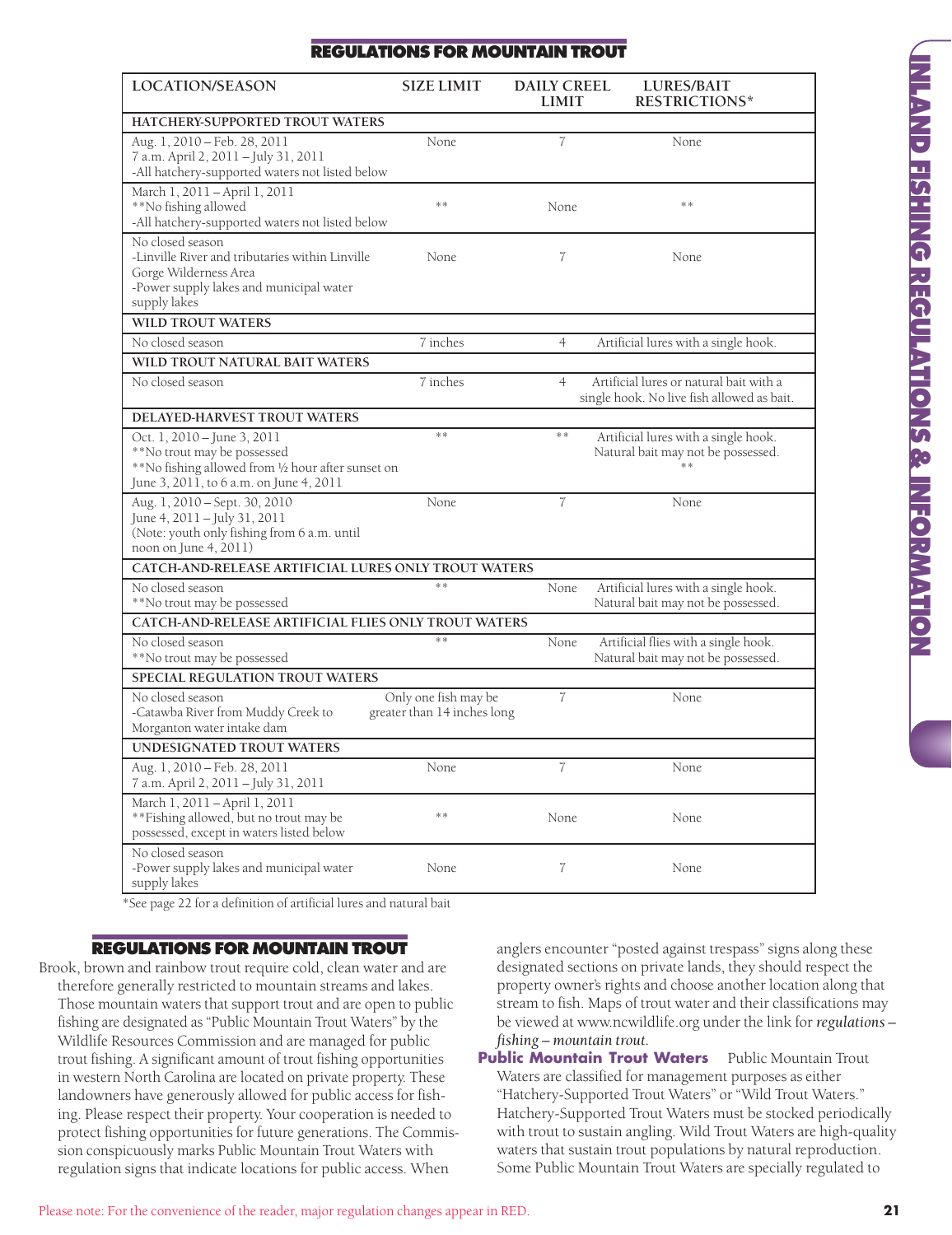NLAND FISHING REGULATIONS & INFORMATION **INLAND FISHING REGULATIONS & INFORMATION**

meet specific management objectives. These are further classified as follows:

- "Catch and Release/Artificial Lures Only"
- "Catch and Release/Artificial Flies Only"
- "Wild Trout/Natural Bait"
- "Delayed-Harvest Trout Waters"
- or "Special Regulation Trout Waters"
- Some of these public trout waters are also classified as Mountain Heritage Trout Waters and are identified on page 26.

# **Fishing in Public Mountain Trout Waters**

- Fishing is limited to hook and line only.
- An **artificial lure** is defined as a fishing lure that neither contains nor has been treated with any substance that attracts fish by the sense of taste or smell.
- **Natural bait** is defined as any living or dead organism (plant or animal), or parts thereof, or prepared substances designed to attract fish by the sense of taste or smell.
- It is unlawful to take fish bait or bait fish from Public Mountain Trout Waters.
- It is unlawful to possess natural bait while fishing Wild Trout and Catch-and-Release waters, unless those waters are also specifically classified for use of natural bait.
- Dropper flies may be used when fishing any Public Mountain Trout Waters.
- It is unlawful to fish with more than one line per person, except on power reservoirs and city water supply reservoirs.
- There is no closed season for fishing on power reservoirs and city water supply reservoirs designated as trout waters.
- Non-trout species may be harvested from Delayed-Harvest Trout Waters during the catch-and-release only trout season under applicable size and creel limits.
- It is unlawful to place hatchery-reared fish into a Wild Trout Water or move wild fish from one stream to another on game lands without prior written authorization.
- Information and regulations about trout fishing on game lands are listed on page 27.
- **Trout Fishing in Undesignated Waters** Some waters that are not designated as Public Mountain Trout Waters (as identified above) contain mountain trout. When fishing in these undesignated waters, the trout fishing regulations are the same as for Hatchery-Supported Trout Waters, except that the trout fishing license is not required to fish undesignated waters, and there is no closed season for fishing. However, trout may not be possessed or retained in the creel when fishing undesignated waters during the closed season for Hatchery-Supported Trout Waters.

**Hatchery-Supported Trout Waters** There are approximately 1,100 miles of Hatchery-Supported Trout Waters in North Carolina. In hatchery-supported waters there is no size limit or bait restriction, and the creel limit is seven trout per day. Hatchery-Supported Trout Waters are marked with green-andwhite signs that are posted conspicuously along the watercourses.

The following waters are classified as Hatchery-Supported Trout Waters **(streams that are underlined are stocked with** catchable-size trout at frequent intervals during the **months of March through August):**

#### **Alleghany County**

Little River (Whitehead to McCann Dam) Brush Creek (except where posted against trespassing) Big Pine Creek Glade Creek Bledsoe Creek Piney Fork

# Meadow Fork Pine Swamp Creek

- Prathers Creek
- Cranberry Creek

#### **Ashe County**

North Fork New River (Watauga Co. line to Sharp Dam)

Big Horse Creek (Mud Creek at S.R. 1363 to confluence with North Fork New River)

Buffalo Creek (headwaters to junction of N.C. 194-88 and S.R. 1131)

Big Laurel Creek

Three Top Creek (except game land portion)

Cranberry Creek (Alleghany Co. line to South Fork New River) Nathans Creek

Peak Creek (headwaters to Trout Lake, except Blue Ridge Parkway waters)

Roan Creek

Beaver Creek

Pine Swamp Creek (all forks)

Old Fields Creek

Mill Creek (except where posted against trespassing)

#### **Avery County**

North Toe River (headwaters to Mitchell Co. line (except where posted against trespassing)

Squirrel Creek

Elk River (S.R. 1305 crossing immediately upstream of Big Falls to the Tennessee state line)

# Wildcat Lake

Boyde Coffey Lake

Linville River (Land Harbor line [below dam] to the Blue Ridge Parkway boundary line, except where posted against trespassing) Milltimber Creek

#### **Buncombe County**

Ivy Creek (Ivy River) (Dillingham Creek to U.S. 19-23 bridge) Dillingham Creek (Corner Rock Creek to Ivy Creek)

Stony Creek Corner Rock Creek

Reems Creek (Sugar Camp Fork to U.S. 19-23 bridge, except where posted against trespassing)

Swannanoa River (S.R. 2702 bridge near Ridgecrest to Wood Avenue bridge [intersection of N.C. 81 and U.S. 74A in Asheville], except where posted against trespassing)

Bent Creek (headwaters to N.C. Arboretum boundary line)

Cane Creek (headwaters to S.R. 3138 bridge)

Lake Powhatan

# **Burke County**

Henry Fork (lower South Mountains State Park line downstream to S.R. 1919 at Ivy Creek)

Carroll Creek (game lands above S.R. 1405)

Linville River (portion within Linville Gorge Wilderness Area, (LGWA), including tributaries, and portion below Lake James powerhouse from upstream bridge on S.R. 1223 to Muddy Creek) (Note there is no closed season within LGWA.)

#### **Caldwell County**

Wilson Creek (Phillips Branch to Brown Mountain Beach Dam, except where posted against trespassing)

#### Boone Fork Pond

Yadkin River (Happy Valley Ruritan Community Park to SR 1515) Buffalo Creek (mouth of Joe's Creek to McCloud Branch)

Joes Creek (first falls upstream of S.R. 1574 to confluence with Buffalo Creek)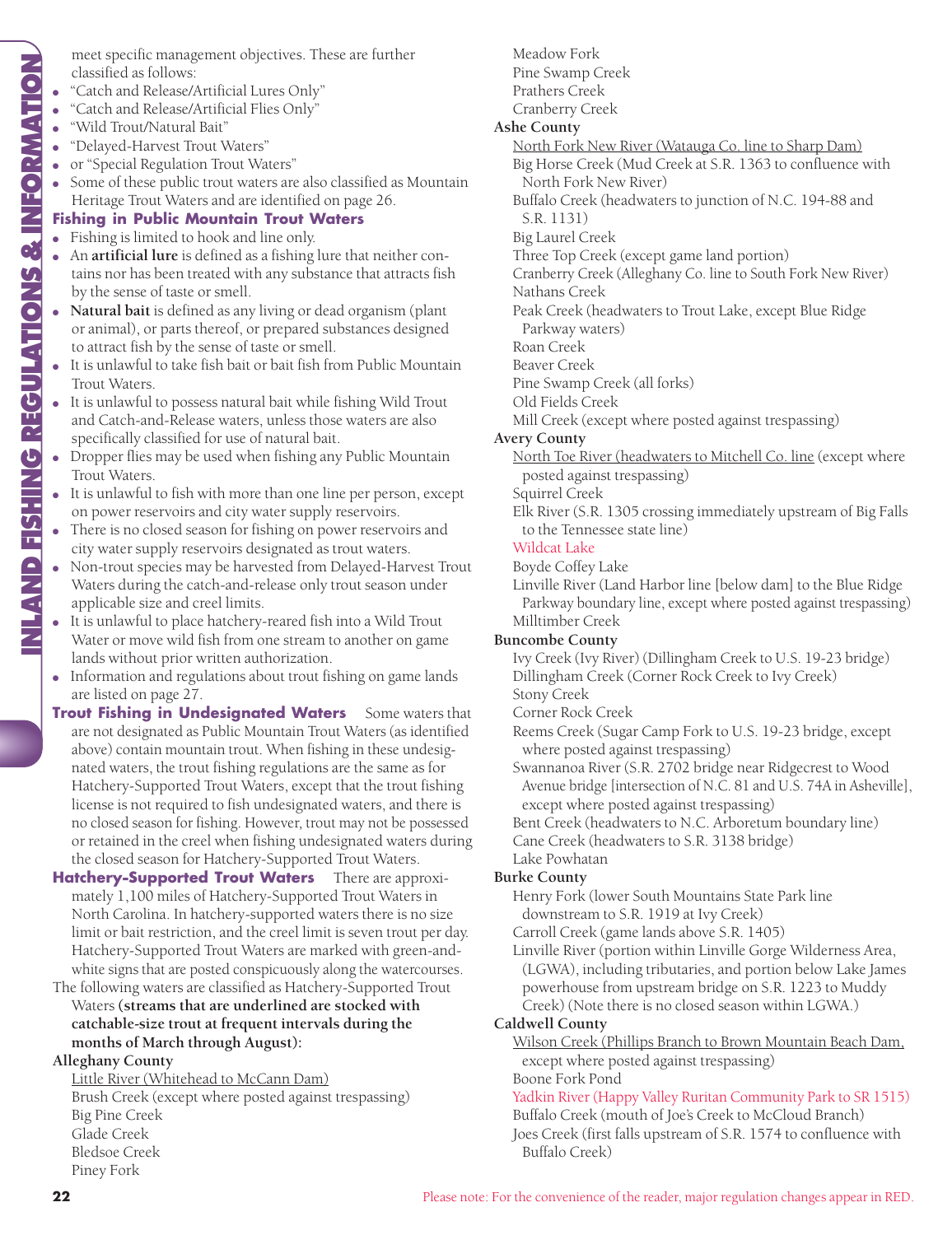#### **Cherokee County**

Shuler Creek (Joe Brown Hwy. (S.R. 1325) bridge to Tennessee line) Davis Creek (confluence of Bald and Dockery creeks to Hanging Dog Creek)

Valley River (headwaters to U.S. 19 business bridge in Murphy) Hyatt Creek

Junaluska Creek (Ashturn Creek to Valley River)

#### **Clay County**

Fires Creek (foot bridge in the U.S. Forest Service Fires Creek Picnic Area to S.R. 1300)

Tusquitee Creek (headwaters to lower S.R. 1300 bridge)

Buck Creek (game land portion downstream of U.S. 64 bridge) **Graham County**

Calderwood Reservoir (Cheoah Dam to Tennessee state line) Yellow Creek

Santeetlah Creek (Johns Branch to mouth, including portions of tributaries on game lands, excluding Johns Branch and Little Santeetlah Creek)

West Buffalo Creek

Mountain Creek (game lands boundary to S.R. 1138 bridge)

Big Snowbird Creek (old railroad junction to S.R. 1127 bridge including portions of tributaries on game lands)

Long Creek (portion not on game lands)

Tulula Creek (headwaters to lower bridge on S.R. 1275)

Cheoah Reservoir

Stecoah Creek

Panther Creek

#### **Haywood County**

Pigeon River (Stamey Cove Branch to upstream U.S. 19-23 bridge) Cold Springs Creek

Jonathan Creek (upstream S.R. 1302 bridge to Pigeon River, except where posted against trespass)

West Fork Pigeon River (Tom Creek to Queen Creek, including portions on game lands, except Middle Prong)

Richland Creek (Russ Avenue (U.S. 276) bridge to U.S. 23-74 bridge)

#### **Henderson County**

(Rocky) Broad River (Rocky River Lane to Rutherford Co. line) Green River—upper (mouth of Joe Creek to mouth of Bobs Creek) Green River—lower (Lake Summit Dam to I-26 bridge)

(Big) Hungry River

Little Hungry River

Cane Creek (S.R. 1551 bridge to U.S. 25 bridge)

Clear Creek (S.R. 1591 bridge at Jack Mountain Lane to S.R. 1582) **Jackson County**

Tuckasegee River—upper (confluence with West Fork Tuckasegee River to N.C. 107 bridge at Love Field) Tuckasegee River—lower (Dillsboro Dam to S.R. 1534 bridge

at Wilmot)

Scott Creek (except where posted against trespassing)

Dark Ridge Creek (Jones Creek to Scott Creek)

Savannah Creek (headwaters to Bradley's packing house on N.C.116)

Green's Creek (Green's Creek Baptist Church on S.R. 1730 to Savannah Creek)

Cullowhee Creek (Tilley Creek to Tuckasegee River)

Balsam Lake

Bear Creek Lake

Wolf Creek Lake

Tanasee Creek Lake

# **Macon County**

Nantahala River (Nantahala Dam to Whiteoak Creek and Nantahala hydropower discharge canal to Swain County line) Queens Creek Lake

Burningtown Creek

Cullasaja River (Sequoyah Dam to U.S. 64 bridge near junction of S.R. 1672, excluding the game land portions of Buck Creek and Turtle Pond Creek)

Ellijay Creek (except where posted against trespassing) Cliffside Lake

Cartoogechaye Creek (downstream U.S. 64 bridge to Little Tennessee River)

**Madison County**

Shut-in Creek

Spring Creek (junction of N.C. 209 and N.C. 63 to U.S. Forest Service Road 223)

Little Creek

Meadow Fork Creek (except Little Creek)

Roaring Fork

Max Patch Pond

Big Laurel Creek (Mars Hill watershed boundary to the S.R. 1318 [Big Laurel Road] bridge downstream of Bearpen Branch)

Spillcorn Creek (entire stream, excluding tributaries) Shelton Laurel Creek (confluence of Big Creek and Mill Creek to N.C. 208 bridge at Belva)

Mill Creek (headwaters to confluence with Big Creek) Big Pine Creek (S.R. 1151 bridge to French Broad River) Puncheon Fork (Hampton Creek to Big Laurel Creek) Little Ivy Creek (confluence of Middle Fork and Paint Fork at Beech Glen to confluence with Ivy Creek at Forks of Ivy)

# **McDowell County**

- Catawba River (Catawba Falls Campground to Old Fort Recreation Park)
- Little Buck Creek (game land portion)
- North Fork Catawba River (headwaters to North Cove School at S.R. 1569 bridge)
- Armstrong Creek (Cato Holler lower line downstream to Greenlee upper line)
- Mill Creek (upper railroad bridge to U.S. 70 bridge, except where posted against trespassing)

#### **Mitchell County**

- Big Rock Creek (headwaters to N.C. 226 bridge at S.R. 1307 intersection)
- Little Rock Creek (Green Creek bridge to Big Rock Creek, except where posted against trespassing)

Cane Creek (S.R. 1219 to N.C. 226 bridge)

Grassy Creek (East Fork Grassy Creek to mouth)

East Fork Grassy Creek

North Toe River (Avery Co. line to S.R. 1121 bridge)

#### **Polk County**

North Pacolet River (Joels Creek to N.C. 108 bridge) Green River (Mouth of Cove Creek to the natural gas pipeline crossing)

#### **Rutherford County**

(Rocky) Broad River (Henderson Co. line to U.S. 64/74 bridge, except where posted against trespassing)

**Stokes County**

Dan River (Virginia state line downstream to a point 200 yards below the end of S.R. 1421)

#### **Surry County**

Pauls Creek (Virginia state line to 0.3 miles below S.R. 1625 bridge) Fisher River (Cooper Creek) (Virginia state line to Interstate 77 bridge)

Little Fisher River (Virginia state line to N.C. 89 bridge) Ararat River (S.R. 1727 bridge downstream to the N.C. 103 bridge)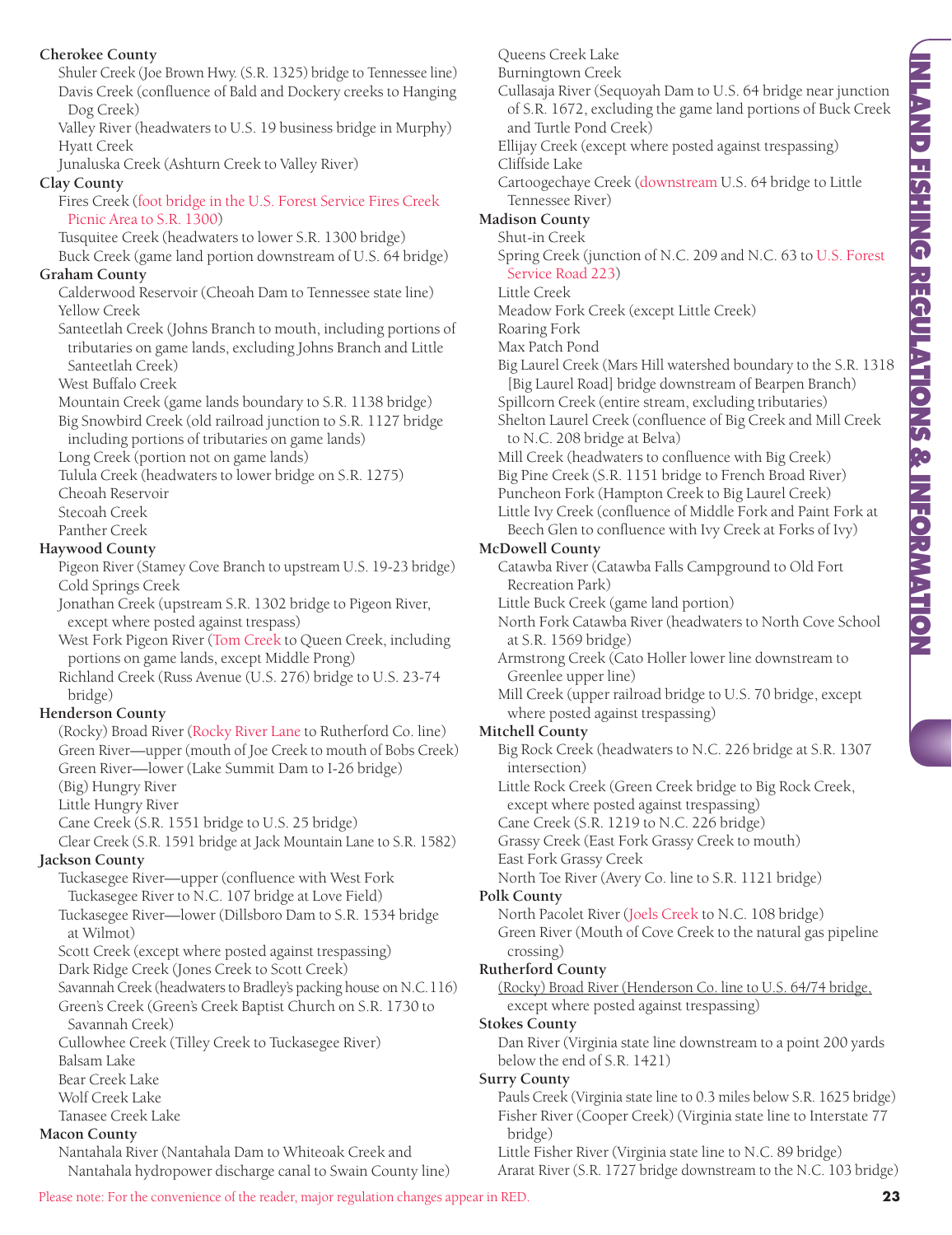# **Swain County**

NLAND FISHING REGULATIONS & INFORMATION **INLAND FISHING REGULATIONS & INFORMATION**

Calderwood Reservoir (Cheoah Dam to Tennessee state line) Cheoah Reservoir Deep Creek (Great Smoky Mountains National Park boundary line to Tuckasegee River) Connelly Creek Alarka Creek (game lands boundary to mouth) Nantahala River (Macon Co. line to existing Fontana Lake water level) **Transylvania County** French Broad River (junction of west and north forks to U.S. 276 bridge) Davidson River (Avery Creek to lower U.S. Forest Service boundary line) Middle Fork French Broad River West Fork French Broad River (S.R. 1312 and S.R. 1309 intersection to junction of west and north forks) **Watauga County** North Fork New River (from confluence with Maine and Mine branches to Ashe Co. line) Maine Branch (headwaters to North Fork New River) Meat Camp Creek Norris Fork Creek Howard Creek (downstream from lower falls) Middle Fork New River (Lake Chetola dam to South Fork New River) Stony Fork (headwaters to Wilkes Co. line) Elk Creek (headwaters to gravel pit on S.R. 1508, except where posted against trespassing) Beech Creek Buckeye Creek Reservoir Coffee Lake Laurel Creek Cove Creek (S.R. 1233 bridge at Zionville to S.R. 1233 bridge at Amantha) Dutch Creek (second bridge on S.R. 1134 to mouth) Beaverdam Creek (confluence of Beaverdam Creek and Little Beaverdam Creek to an unnamed tributary adjacent to the intersection of S.R. 1201 and S.R. 1203) **Wilkes County** East Prong Roaring River (lower state park boundary to Brewer's Mill on S.R. 1943) Middle Prong Roaring River (headwaters to second bridge on S.R. 1736) Pike Creek Pond Bell Branch Pond Boundary Line Pond Pike Creek Cub Creek (0.5 miles upstream of S.R. 2460 bridge to S.R. 1001 bridge) Middle Fork Reddies River (Clear Prong)(headwaters to bridge on S.R. 1580) South Fork Reddies River (headwaters to confluence with Middle Fork Reddies River) North Fork Reddies River (Vannoy Creek) (headwaters to Union School bridge on S.R. 1559) Darnell Creek (North Prong Reddies River) (downstream ford on S.R. 1569 to confluence with North Fork Reddies River) South Prong Lewis Fork (headwaters to Lewis Fork Baptist Church) Fall Creek (except where posted against trespassing)

#### **Yancey County**

Cane River (Bee Branch [S.R. 1110] to Bowlens Creek) Bald Mountain Creek (except where posted against trespassing) Price Creek (junction of S.R. 1120 and S.R. 1121 to Indian Creek) South Toe River (Clear Creek to lower boundary line of Yancey Co. recreation park, except where posted against trespassing)

**Wild Trout Waters** In all Wild Trout Waters, the minimum length limit is seven inches and the creel limit is four trout per day. Only artificial lures with one single hook may be used. All Public Mountain Trout Waters located on game lands are Wild Trout Waters unless classified and posted otherwise. The following streams are also classified as Wild Trout Waters and are marked with blue-and-gold signs, which are posted conspicuously along the watercourses:

#### **Alleghany County**

Big Sandy Creek (portion on Stone Mountain State Park) Stone Mountain Creek (portion on Stone Mountain State Park)

# **Avery County**

Birchfield Creek

- Cow Camp Creek
- Cranberry Creek (headwaters to U.S. 19E/N.C. 194 bridge)
- Gragg Prong
- Horse Creek
- Jones Creek
- Kentucky Creek
- North Harper Creek
- Plumtree Creek Roaring Creek
- Rockhouse Creek
- South Harper Creek
- Webb Prong

# **Burke County**

All waters located on South Mountains State Park except the main stream of Jacob Fork between the mouth of Shinny Creek and the lower park boundary and Henry Fork and its tributaries. Nettle Branch (game land portion)

# **Caldwell County**

- Buffalo Creek (Watauga Co. line to Long Ridge Branch including tributaries on game lands)
- Joes Creek (Watauga Co. line to first falls upstream of the end of S.R. 1574)
- Rockhouse Creek

# **Graham County**

Little Buffalo Creek South Fork Squally Creek Squally Creek

# **Henderson County**

Green River (I-26 bridge to Henderson/Polk Co. line)

#### **Jackson County**

- Gage Creek
- North Fork Scott Creek
- Tanasee Creek
- Whitewater River (downstream from Silver Run Creek to South Carolina state line)
- Wolf Creek (except Balsam Lake)

# **Mitchell County**

Green Creek (headwaters to Green Creek bridge, except where posted against trespassing)

Little Rock Creek (above Green Creek, including all tributaries, except where posted against trespassing)

Wiles Creek (game land boundary to mouth)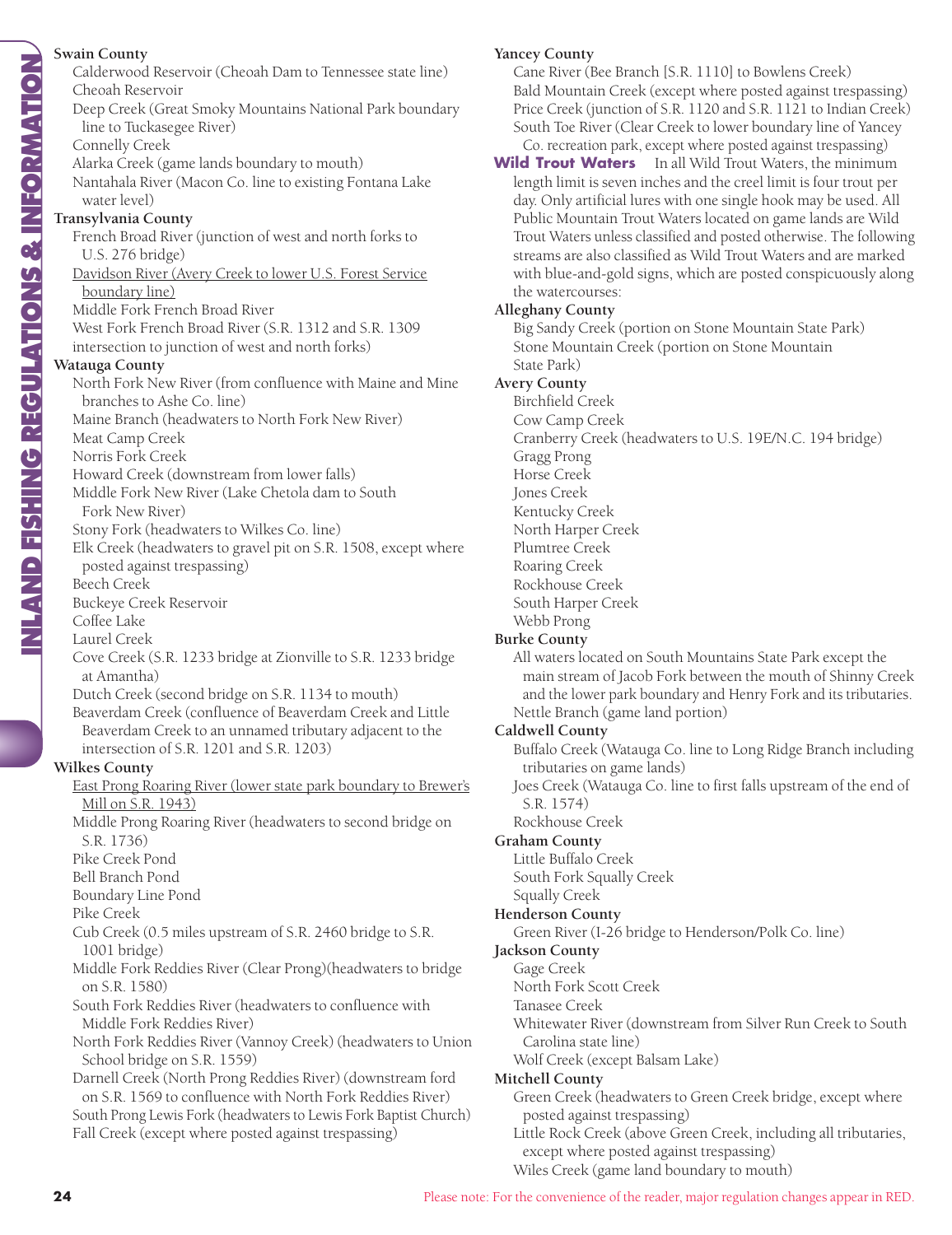# **Polk County**

Green River (Henderson/Polk Co. line to Fishtop Falls Access Area) **Transylvania County**

All waters located on Gorges State Park

Whitewater River (downstream from Silver Run Creek to South Carolina state line)

# **Watauga County**

Dutch Creek (headwaters to second bridge on S.R. 1134) Howards Creek (headwaters to lower falls)

Watauga River (Avery Co. line to steel bridge at Riverside Farm Road) Winkler Creek (lower bridge on S.R. 1549 to confluence with South Fork New River)

# **Wilkes County**

Big Sandy Creek (portion on Stone Mountain State Park) Garden Creek (portion on Stone Mountain State Park) Widow Creek (portion on Stone Mountain State Park)

# **Yancey County**

Cattail Creek (bridge at Mountain Farm Community Road to N.C. 197 bridge)

Lickskillet Creek

Middle Creek (game land boundary to mouth)

# **OTHER REGULATED TROUT WATERS**

Certain Public Mountain Trout Waters are managed under very restrictive regulations to meet specific management objectives. These waters are marked with signs that are posted conspicuously along the watercourses.

**Catch-and-Release/Artificial Lures Only Waters** The following trout waters and their tributaries, except as noted, may be fished only with artificial lures having one single hook. No trout may be harvested or possessed while fishing these streams.

These streams are marked with purple-and-gold signs.

# **Ashe County**

Big Horse Creek (Virginia state line to Mud Creek at S.R. 1363, excluding tributaries)

Unnamed tributary of Three Top Creek (game land portion) **Avery County**

Wilson Creek (game land portion)

# **Buncombe County**

Carter Creek (game land portion)

# **Burke County**

Henry Fork (portion on South Mountains State Park)

# **Jackson County**

Tuckasegee River (above the Clark property) Flat Creek

# **McDowell County**

Newberry Creek (game land portion)

# **Watauga County**

Dugger Creek (portions on Reynolds Blue Ridge development, including tributaries. Anglers must check in at their security office on Triplett Rd. prior to fishing)

Laurel Creek (portions on Reynolds Blue Ridge development, including tributaries. Anglers must check in at their security office on Triplett Rd. prior to fishing)

# **Wilkes County**

Dugger Creek (portions on Reynolds Blue Ridge development, including tributaries. Anglers must check in at their security office on Triplett Rd. prior to fishing)

Harris Creek (portion on Stone Mountain State Park)

# **Catch-and-Release/Artificial Flies Only Waters** The

following trout waters and their tributaries, except as noted, may be fished only with artificial flies having one single hook. No trout may be harvested or possessed while fishing these streams. These streams are marked with red-and-gold signs.

#### **Avery County**

Elk River (portion on Lees-McRae College property, excluding the millpond)

Lost Cove Creek (game land portion, excluding Gragg Prong and Rockhouse Creek)

# **Transylvania County**

Davidson River (headwaters to Avery Creek, excluding Avery Creek, Looking Glass Creek and Grogan Creek)

# **Yancey County**

South Toe River (headwaters to Upper Creek, including tributaries)

Upper Creek (headwaters to South Toe River, including tributaries)

**Delayed-Harvest Trout Waters** The following trout waters,

excluding tributaries except as noted, may be fished only with artificial lures with one single hook. No natural bait may be possessed, and no trout may be harvested or possessed while fishing these waters between Oct. 1, 2010 and 30 minutes after sunset on June 3, 2011. These waters are closed to fishing between 30 minutes after sunset on June 3 and 6 a.m. on June 4. At 6 a.m. on June 4, 2011, these waters open to fishing for youths under 16 years old under Hatchery-Supported regulations no bait restriction, no minimum length limit and seven-troutper-day creel limit. At 12 p.m. on June 4, 2011, these waters open for all anglers under Hatchery-Supported regulations. These waters are marked with black-and-white signs.

# **Ashe County**

Trout Lake

Helton Creek (Virginia state line to New River)

**Burke County**

Jacob Fork (Shinny Creek to lower South Mountains State Park boundary)

# **Caldwell County**

Wilson Creek (game land portion below Lost Cove Creek to Phillips Branch)

# **Haywood County**

West Fork Pigeon River (Queen Creek to the first game land boundary upstream of Lake Logan)

# **Henderson County**

North Fork Mills River (game land portion below the Hendersonville watershed dam)

# **Jackson County**

Tuckasegee River (N.C. 107 bridge at Love Field to the Dillsboro dam)

# **Macon County**

Nantahala River (Whiteoak Creek to Nantahala hydropower discharge canal)

# **Madison County**

Big Laurel Creek (N.C. 208 bridge to the U.S. 25-70 bridge) Shelton Laurel Creek (N.C. 208 bridge at Belva to the confluence with Big Laurel Creek)

# **McDowell County**

Curtis Creek (game land portion downstream of the U.S. Forest Service boundary at Deep Branch) Mill Creek (U.S. 70 bridge to I-40 bridge)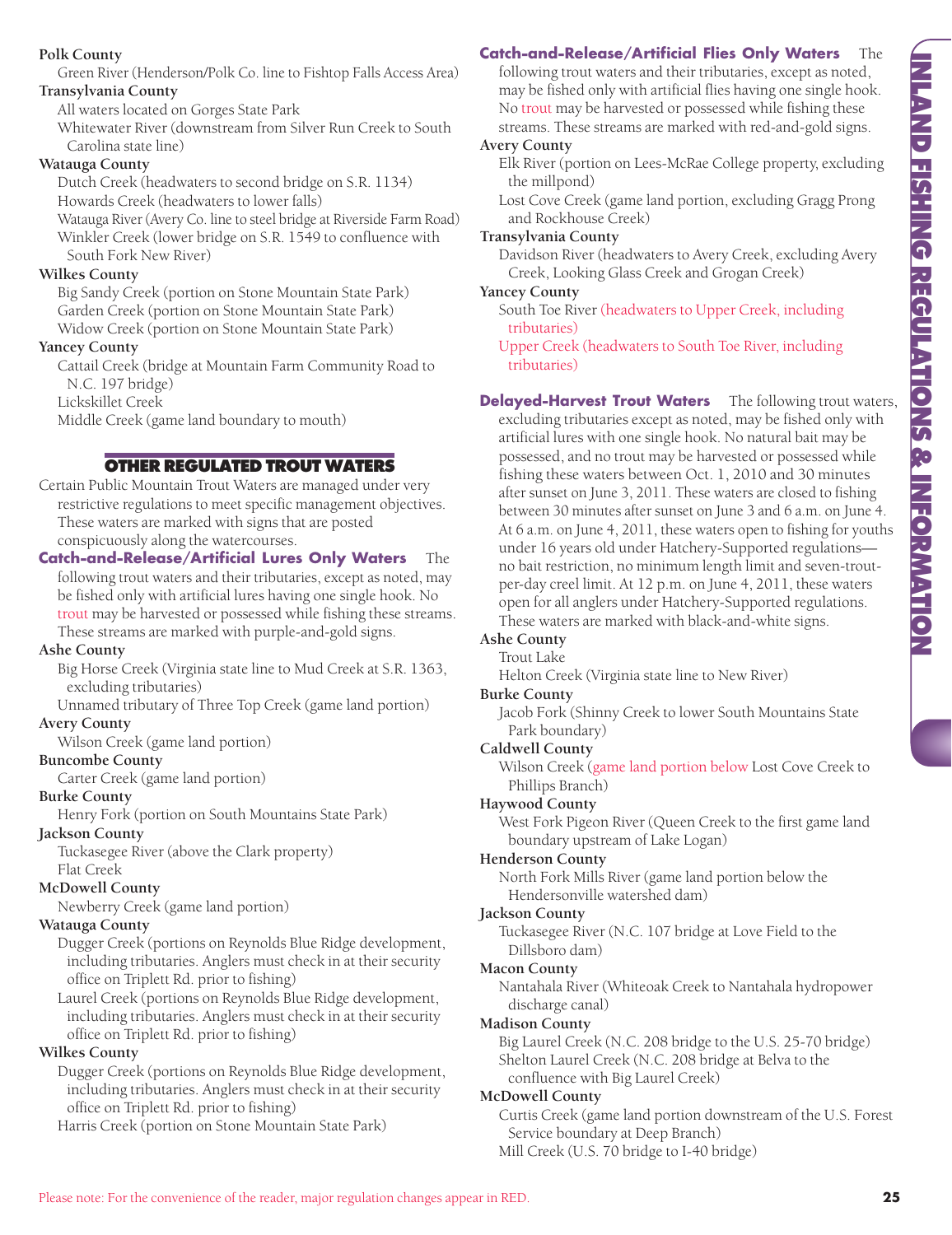# **Mitchell County**

Cane Creek (N.C. 226 bridge to N.C. 80 bridge) North Toe River (U.S. 19E bridge to N.C. 226 bridge)

#### **Polk County**

Green River (Fishtop Falls Access Area to the confluence with Cove Creek)

#### **Surry County**

Mitchell River (0.6 mile upstream of the end of S.R. 1333 to the S.R. 1330 bridge below Kapps Mill Dam)

#### **Transylvania County**

East Fork French Broad River (Glady Fork to French Broad River) Little River (confluence of Lake Dense to 100 yards downstream of Hooker Falls)

#### **Watauga County**

Watauga River (adjacent to intersection of S.R. 1557 and S.R. 1558 to N.C. 105 bridge and S.R. 1114 bridge to N.C. 194 bridge at Valle Crucis)

#### **Wilkes County**

AND FISHING REGULATIONS & INFORMATION **INLAND FISHING REGULATIONS & INFORMATION**

East Prong Roaring River (mouth of Bullhead Creek downstream to Stone Mountain State Park boundary line)

Stone Mountain Creek (from falls at Alleghany Co. line to confluence with East Prong Roaring River and Bullhead Creek) Reddies River (Town of North Wilkesboro water intake dam to confluence with Yadkin River)

#### **Wild Trout: Natural Bait Waters** The following trout waters and their tributaries, except as noted, may be fished with artificial lures or natural bait, except live fish. Lures and natural baits are restricted to one single hook. The minimum length

limit is seven inches, and the daily creel limit is four trout. These streams are marked with brown-and-gold signs.

#### **Cherokee County**

Bald Creek (game land portions) Dockery Creek (game land portions) North Shoal Creek (game land portions)

#### **Graham County**

Deep Creek Long Creek (game land portion) Franks Creek

#### **Haywood County**

Hemphill Creek

Hurricane Creek (including portions of tributaries on game lands)

# **Jackson County**

Buff Creek (uppermost crossing on S.R. 1457 to Scott Creek) Chattooga River (S.R. 1100 bridge to South Carolina state line) Lower Fowler Creek (game land portion)

Scotsman Creek (game land portion)

Shoal Creek (Glenville Reservoir pipeline to mouth)

West Fork Tuckasegee River (Shoal Creek to existing water level of Little Glenville Lake)

#### **Macon County**

Chattooga River (S.R. 1100 bridge to South Carolina state line) Jarrett Creek (game land portion)

Kimsey Creek

Overflow Creek (game land portion)

Park Creek

Tellico Creek (game land portion)

Turtle Pond Creek (game land portion)

#### **Madison County**

Big Creek (headwaters to the lower game land boundary, including tributaries)

# **Transylvania County**

North Fork French Broad River (game land portions down stream of S.R. 1326)

Thompson River (S.R. 1152 to South Carolina state line, except where posted against trespassing)

#### **Special Regulation Trout Waters** The following portions of Public Mountain Trout Waters, excluding tributaries except as noted, are subject to the following special regulations. These streams are marked with white-and-red signs.

#### **Burke County**

Catawba River (Muddy Creek to City of Morganton water intake dam). The creel limit is seven trout per day; only one of which may be greater than 14 inches. No bait restrictions. No closed season.

**Mountain Heritage Trout Waters** Some Public Mountain Trout Waters running through or adjacent to certain cities or towns may be further classified as Mountain Heritage Trout Waters. Any license that provides trout fishing privileges may be used to fish on Mountain Heritage Trout Waters. Resident and nonresident anglers may instead purchase a three-day Mountain Heritage Trout Waters license valid only on Heritage Trout Waters. This license is \$5 for both residents and nonresidents and can be purchased online at www.ncwildlife.org or by calling (888) 248- 6834, 8 a.m. – 5 p.m., Monday – Friday. The following waters are classified as Mountain Heritage Trout Waters and listed by county, Mountain Heritage Trout City name and regulation type. The boundaries for Mountain Heritage Trout Waters are marked with signs posted conspicuously along the watercourses.

#### **Avery County**

Newland: North Toe River (Watauga St. bridge to Roby Shomaker Wetlands and Family Recreation Park) [Hatchery-Supported regulations apply]

#### **Haywood County**

Maggie Valley: Jonathan Creek (upstream S.R. 1302 bridge to S.R. 1389 bridge) [Hatchery-Supported regulations apply] Waynesville: Richland Creek (Russ Avenue bridge to U.S. 23-74 bridge) [Hatchery-Supported regulations apply]

# **McDowell County**

Old Fort: Mill Creek (U.S. 70 bridge to the I-40 bridge) [Delayed-Harvest regulations apply]

#### **Mitchell County**

Bakersville: Cane Creek (N.C. 226 bridge to Baker Lane bridge) [Delayed-Harvest regulations apply] Spruce Pine: North Toe River (U.S. 19E bridge to N.C. 226

bridge) [Delayed-Harvest regulations apply]

#### **Yancey County**

Burnsville: South Toe River (property boundaries of the Yancey County Toe River Campground) [Hatchery-Supported regulations apply]

# **Fishing on Game Lands**

- A game lands license is not required to fish in any waters on game lands.
- All game lands are open to public fishing with the following exceptions:
	- Re-stocked ponds when posted against fishing.
	- Grogan Creek in Transylvania County, which serves as a fish hatchery and water supply.
	- Hunting Creek Swamp Waterfowl Refuge in Davie County.
	- Private ponds where fishing may be prohibited by property owners.